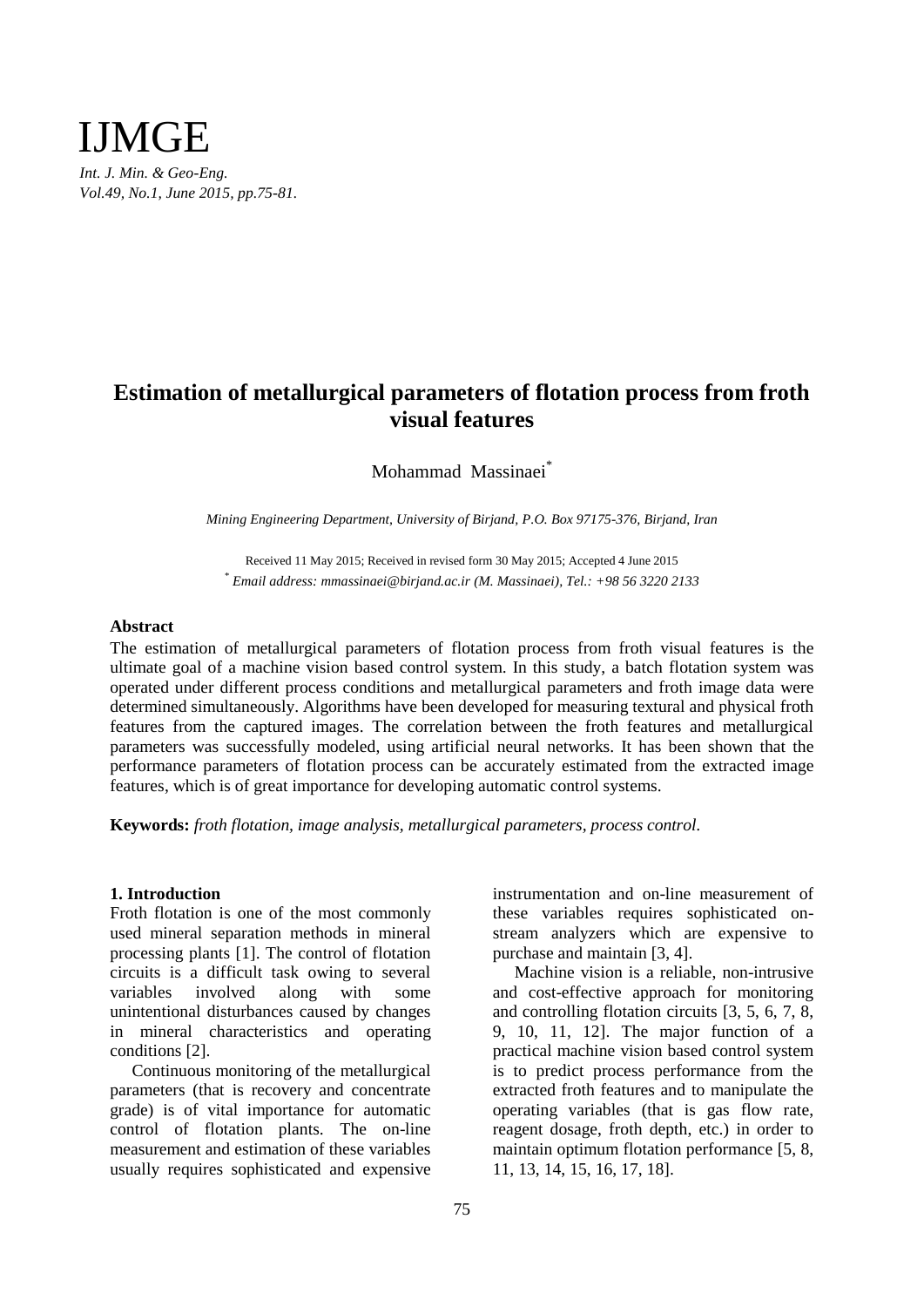### *Massinaei / Int. J. Min. & Geo-Eng., Vol.49, No.1, June 2015*

In this study, a machine vision system was developed and validated to estimate the metallurgical parameters of a batch flotation system at different process conditions from the froth textural and physical features.

# **2. Data acquisition**

Batch flotation tests were conducted on a copper sulfide ore with  $d_{80} = 75 \text{ }\mu\text{m}$  in a 2.5 L laboratory flotation cell equipped with a video camera and a lighting system, installed above the froth surface (Fig. 1). The camera was mounted on a metal structure at a distance of 20 cm from the froth surface and the lighting was provided by a single 50 W halogen lamp next to the camera.

The flotation experiments were conducted at different process conditions (that is gas flow rate, slurry solids %, frother/ collector dosage and pH) and the metallurgical parameters (that is copper recovery, concentrate copper grade, mass recovery and water recovery) as well as the froth features (that is textural and physical features) were measured in each test (Table 1).



**Fig. 1. Laboratory-scale batch flotation cell and video camera set-up** 

| <b>Input variables</b><br>Range |                      | <b>Output variables</b>                                           |  |  |
|---------------------------------|----------------------|-------------------------------------------------------------------|--|--|
|                                 | $5-10-15$            | Cu recovery $(R_{cu})$ ; Concentrate grade $(G_{cu})$ ; Mass      |  |  |
| Gas flow rate $(L/min)$         |                      | recovery $(R_m)$ ; Water recovery $(R_w)$ ;                       |  |  |
| Slurry solids %                 | 24-28-32             | Froth bubble size $(D_b)$ ; Froth velocity $(V_f)$ ; Froth color  |  |  |
| Collector dosage $(g/t)^*$      | $20 - 30 - 40$       | $(C_f)$ ; Bubble collapse rate $(Cr_b)$                           |  |  |
| Frother dosage (ppm)            | $5-10-15$            | Energy $(f_1)$ , Entropy $(f_2)$ , Contrast $(f_3)$ , Homogeneity |  |  |
| pΗ                              | $10.8 - 11.5 - 12.2$ | $(f_4)$ , Correlation $(f_5)$                                     |  |  |

**Table 1. Input and output variables of flotation experiments**

\* Collector: Potassium Amyl Xanthate; \*\* Frother: Aerofroth 65

The concentrate samples were collected at time intervals of 0.5, 2 and 5 min and analyzed for their water, mass recovery and copper content. The tailings were filtered and dried and their copper content was determined. The video and metallurgical data collected for 2 min were compared at different experiments. Twenty-five (25) frames per second and 3000 frames per each test were captured and analyzed individually and the mean value of each feature was reported for each run [5]. Overall, 81 flotation experiments were conducted at different conditions based on a fractional factorial design obtained with a statistical software.

## **2. Extraction of textural features**

Gray Level Co-occurrence Matrix (GLCM) is a well-established technique for the estimation of second-order joint conditional probability density functions of the pixel intensity values in the gray level image [10, 19, 20, 21]. In other words, spatial relationships of the pixel intensity in the image can be clearly represented by the GLCM created from the gray level image. The size of GLCM (*L***×***L*) is determined based on the number of gray levels of the image (*L*). Each element of the GLCM (*i*. *e*. *p* (*i*, *j*, *d*,  $\theta$ )) is computed by counting the number of occurrences of two pixels with pixel intensity of *i* and *j* in the image when the distance and angle between two pixels are *d* and *θ*, respectively. Actually, a searching process is carried out to determine the number of occurrences of the pixels with gray levels i and j, respectively.

The distance between the target pixel and its neighbor pixels is called distance offset (*d*) that is normally set to one because the GLCM cannot capture the detailed textural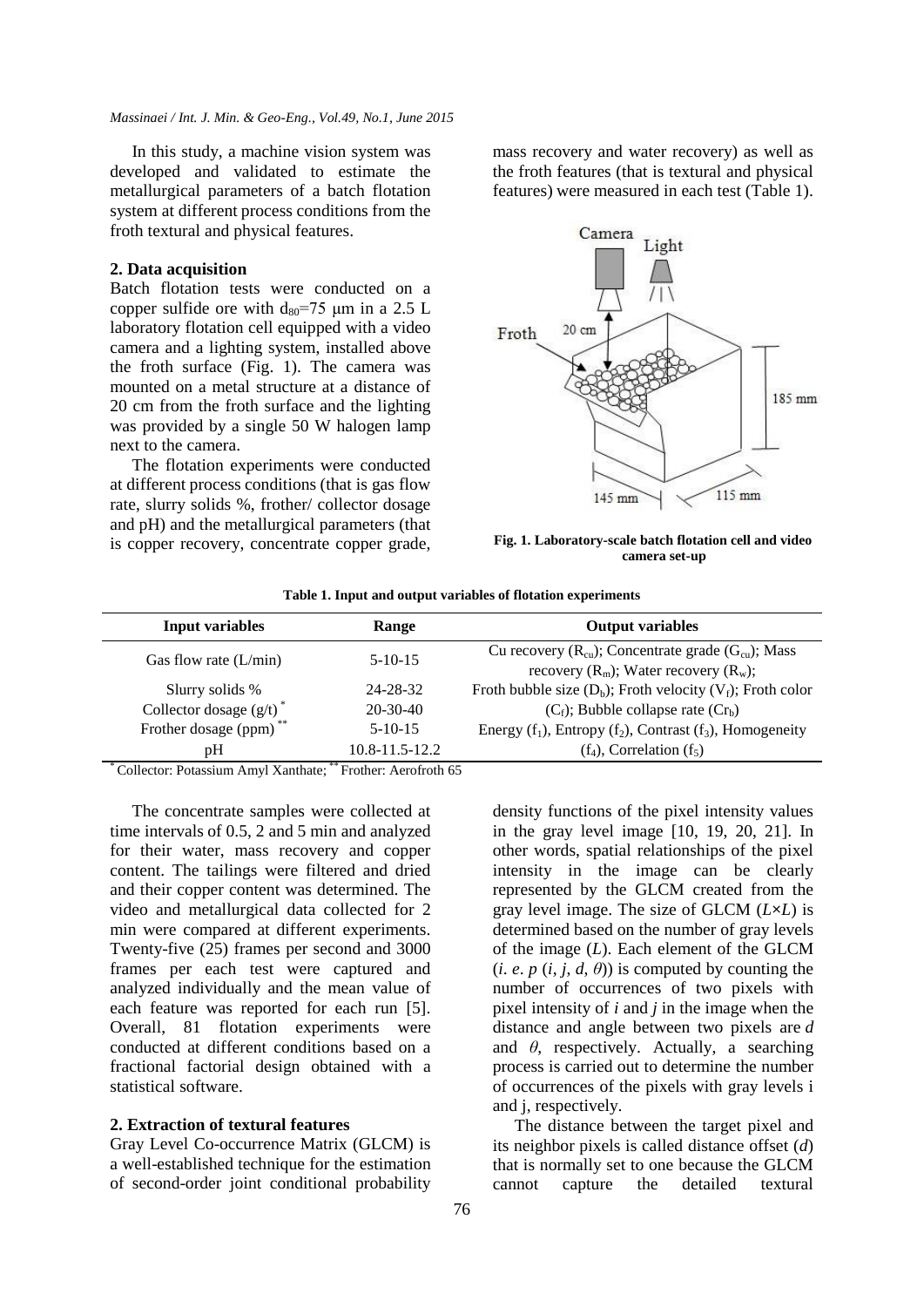information when the distance offset is large. In fact, a pixel is closely related to its nearest pixels.

The angle between two pixels  $(\theta)$  is another central factor which should be considered. Generally, each pixel is surrounded by eight neighboring pixels in different directions (*θ*= 0°, 45°, 90°, 135°, 180°, 225°, 270°, 315°). However, considering the definition of GLCM, the co-occurring pairs obtained by  $\theta = 0^{\circ}$  would be similar to those obtained by  $\theta = 180^\circ$  and similarly for  $\theta$ =45°, 90° and 135°. Hence,  $\theta$  is commonly set to four directions 0°, 45°, 90° and 135° [21]. An example of a gray image with its four GLCMs matrices in four directions with  $d = 1$  is shown in Figure 2.



**Fig. 2. A paradigm of GLCM.**

After GLCM calculation, 14 features can be measured from this matrix. The most important features include energy, entropy, contrast, homogeneity and correlation [19, 20, 21].

### **(1) Energy**

Homogeneity of an image can be measured by energy feature as

$$
f_1 = Energy = \sum_{i,j} p(i,j)^2
$$
 (1)

For an inhomogeneous image, the matrix has a large number of small entries with small energy values and vice versa. Energy values are in the range [0, 1].

#### **(2) Entropy**

The complexity or disordering of an image is quantified by entropy feature as

*Massinaei / Int. J. Min. & Geo-Eng., Vol.49, No.1, June 2015*

$$
f_2 = Entropy = -\sum_{i,j} p(i,j) \log p(i,j) \qquad (2)
$$

The entropy value is high when the image includes uneven textural units (complex texture). Froth images with a wide range of bubble size, shape and color have high entropy values.

# **(3) Contrast**

Contrast or inertia of an image measures the local variation of pixel intensity or intensity contrast between the pixel of interest and its neighboring pixels as

$$
f_3 = \text{Contrast} = \sum_{i,j} p(i,j) (i-j)^2
$$
 (3)

Therefore, an image with large local variations will have a high value of inertia.

### **(4) Homogeneity**

This is a direct measure of the local homogeneity of a digital image that is quantified as

$$
f_4 = Homogeneity = \sum_{i,j} \left( \frac{p(i,j)}{1+|i-j|} \right)
$$
 (4)

Minimum and maximum homogeneity value is zero and one, respectively. Contrast and homogeneity features are highly correlated in an inverse manner.

# **(5) Correlation**

This feature is a measure of the linear correlation between two neighboring pixels as

$$
f_5 = \text{Correlation} = \sum_{i,j} \frac{p(i,j)(i - \mu_i)(j - \mu_j)}{\sigma_i \sigma_j} \tag{5}
$$

where  $(\mu_i, \sigma_i)$  are the mean and standard deviation of the row sums of the matrix and  $(\mu_i, \sigma_i)$  are the mean and standard deviation of the column sums of the matrix.

It should be noted that the textural features were computed for each frame and the average values were reported for each experiment.

The correlation matrix between the textural features is given in Table 2. It can be seen that the energy  $(f_1)$  and entropy  $(f_2)$  as well as the contrast  $(f_3)$  and homogeneity  $(f_4)$  are inversely related to each other.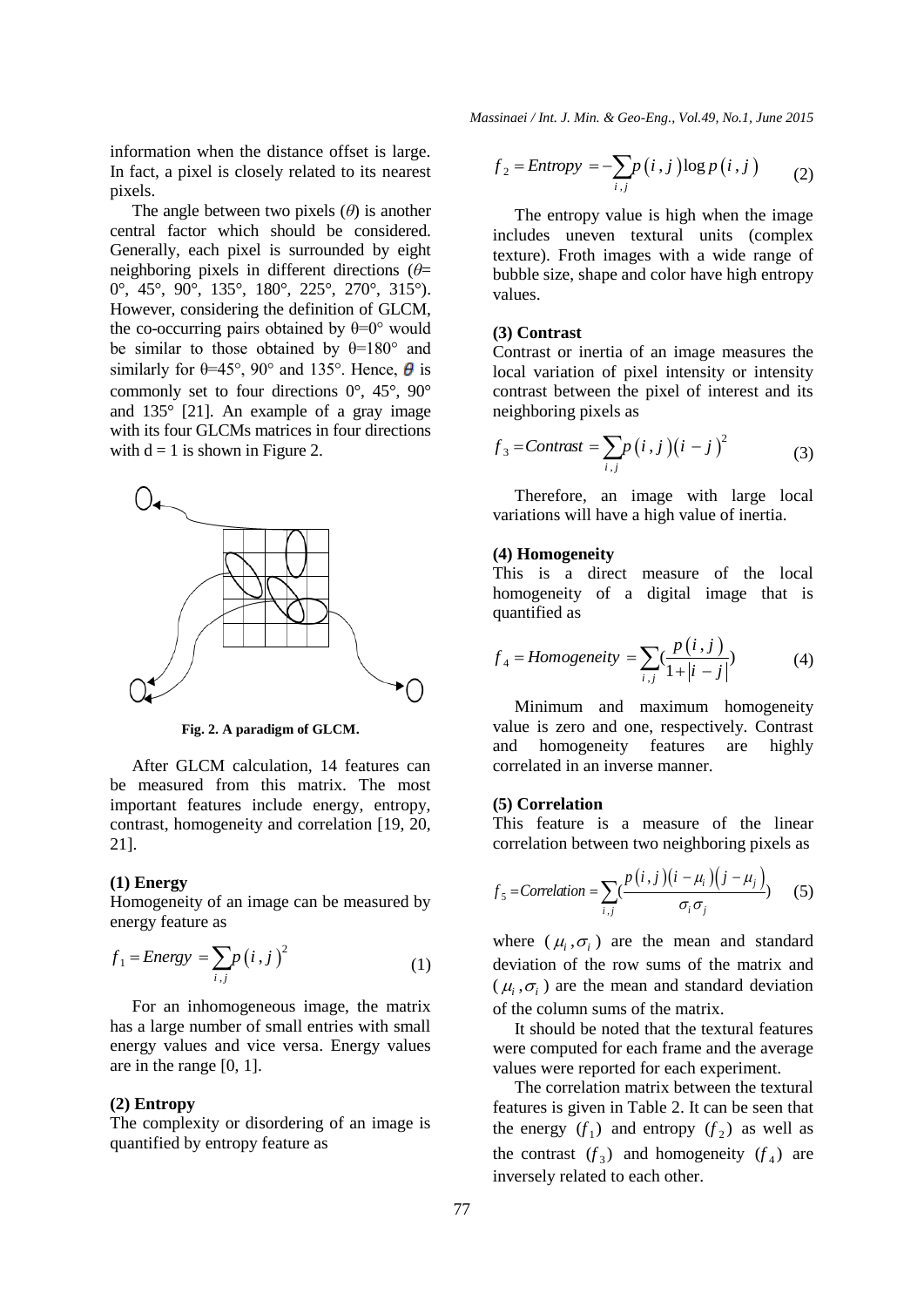*Massinaei / Int. J. Min. & Geo-Eng., Vol.49, No.1, June 2015*

**Table 2. Correlation matrix between froth textural features**

| <b>Textural</b><br>features |      |      |      |         |      |
|-----------------------------|------|------|------|---------|------|
|                             | 1.00 | 0.92 | 0.36 | $0.57*$ | 0.40 |
|                             |      | 1.00 | 0.63 | 0.80    | 0.15 |
|                             |      |      | 1.00 | 0.95    | 0.66 |
|                             |      |      |      | 1.00    | 0.46 |
|                             |      |      |      |         | 1.00 |

The correlation matrix between the metallurgical parameters and the froth textural features are listed in Table 3.

**Table 3. Correlation matrix between metallurgical parameters and textural features**

| <b>Textural features</b> | <b>Metallurgical parameters</b> |                        |                                |       |  |  |  |
|--------------------------|---------------------------------|------------------------|--------------------------------|-------|--|--|--|
|                          |                                 | $0.44 - 0.70 0.68$     |                                | 0.67  |  |  |  |
|                          |                                 | $-0.38$ $0.71$ $-0.70$ |                                | -0.68 |  |  |  |
|                          |                                 |                        | $0.22$ $0.17$ $-0.17$ $-0.11$  |       |  |  |  |
|                          |                                 | $-0.02 -0.37 -0.35$    |                                | 0.29  |  |  |  |
|                          |                                 |                        | $-0.62$ $0.45$ $-0.45$ $-0.53$ |       |  |  |  |

As indicated in Table 3, there is a good correlation between energy  $(f_1)$ , entropy  $(f_2)$ and correlation  $(f_5)$  with performance parameters while the influence of other features such as contrast  $(f_3)$ , and homogeneity  $(f_4)$ is not statistically significant. Hence,  $f_3$  and  $f_4$  features were not considered as the modeling variables.

# **3. Extraction of physical features**

The most significant physical features include bubble size distribution, froth color, froth velocity and bubble collapse rate were also extracted from the froth images [18]. The bubble size distribution was measured by a marker-based watershed algorithm. The froth color was quantified through extraction of the red, green and blue (RGB) values from color images (the R channel was chosen because of its maximum correlation with the metallurgical parameters). The block matching algorithm was employed to estimate the froth velocity. The bubble collapse rate was determined from the difference between

reflectance and shadow created at the froth surface, as a result of bubble appearing and disappearing in successive frames, along with the froth velocity information. More details can be found in other studies [18].

The correlation between the metallurgical parameters and the froth physical features is shown in Table 4. The strong correlation between the metallurgical parameters and the froth physical properties indicate that the flotation performance is well reflected in the froth visual features, which is of great importance for control purposes. Among the froth visual features, the bubble collapse rate exhibits the least dependency with the performance factors, hence was excluded from the modeling variables.

**Table 4. Correlation matrix between metallurgical parameters and physical features** 

| <b>Physical features</b> | <b>Metallurgical parameters</b> |                    |                                |      |  |  |  |
|--------------------------|---------------------------------|--------------------|--------------------------------|------|--|--|--|
|                          |                                 |                    | $-0.71$ $0.72$ $-0.69$ $-0.71$ |      |  |  |  |
|                          |                                 | $0.51 - 0.76 0.88$ |                                | 0.89 |  |  |  |
|                          | 0.48                            | $-0.6$ 0.62        |                                | 0.65 |  |  |  |
|                          | $-0.23$                         |                    | $0.39 - 0.43 - 0.43$           |      |  |  |  |

# **4. Prediction of metallurgical parameters from froth features**

The ultimate aim of an on-line machine vision based control system is to estimate the flotation metallurgical parameters from the froth visual features and adjust the process variables accordingly, to achieve optimum separation [3, 8, 11, 12]. In order to achieve these objectives, the correlation between the process performance and image data should be discovered and modeled.

The artificial neural network is an intelligent and robust technique for modeling of non-linear and complicated systems like froth flotation [2, 5, 18]. The multi-layer feedforward neural networks were utilized for modeling the relationship between the metallurgical parameters and the froth textural and physical features. The input and output variables of the developed neural network models are listed in Table 5. As indicated in Table 5, the statistically significant textural and physical features were used as inputs and the metallurgical parameters as outputs.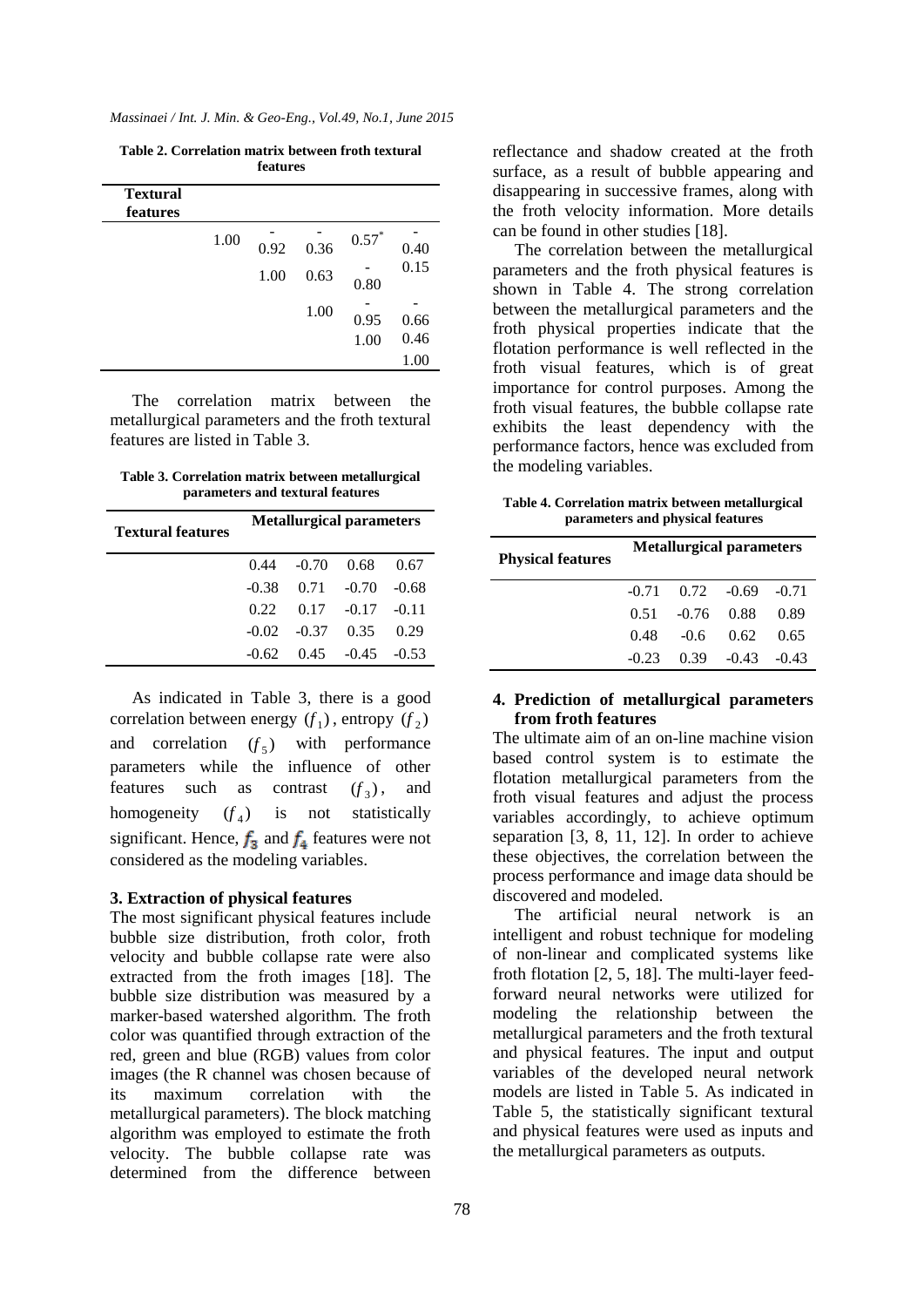**Table 5. Input and output variables of neural network models**

| Input<br>variables  |          |          |         |         |  |
|---------------------|----------|----------|---------|---------|--|
| Output<br>variables | $R_{cu}$ | $G_{cu}$ | $R_{m}$ | $R_{w}$ |  |

Four individual neural networks were developed for predicting the metallurgical parameters via the characteristics of the froth. A simplified structure of the proposed neural network for mass recovery model is presented in Figure 3. It should be pointed out that 70% of data was randomly selected for training, 15% for checking and 15% for testing the network.



**Fig. 3. Structure of developed neural network for mass recovery model**

Determination of the number of hidden layer neurons is a critical stage in designing a neural network. Excessive neurons employed in the hidden layer may result in over-training and inadequate neurons can lead to insufficient training. In the current study, the optimum number of hidden layers was determined by trial and error. In other words, the neural network with minimum prediction error was chosen.

The predictive capability of the models was evaluated by the correlation coefficient (R) and the root mean square error (RMSE) was

calculated from the following expression:  
\n
$$
R = \frac{n(\sum y\overline{y}) - \sum y \sum \overline{y}}{\sqrt{(n\sum y^{2} - (\sum y)^{2})(n\sum \overline{y})^{2} - (\sum \overline{y})^{2})}}
$$
\n(6)

$$
RMSE = \left[\frac{1}{n}\sum(y-\bar{y})^2\right]^{1/2} \tag{7}
$$

where *y* and  $\bar{y}$  are the measured and predicted values, respectively, and  $\boldsymbol{n}$  is the number of data element.

The prediction accuracy of the neural network models for estimating the flotation metallurgical parameters are presented in Table 6. The prediction error of the models on testing data is also shown in Figures 4 and 5.

The results show that the developed models can effectively simulate the correlation between the froth features and the metallurgical parameters. Furthermore, it seems that the prediction accuracy of the existing models (by textural and physical features) have slightly improved compared with the previously developed models (by only physical features) [18].

Thus, the performance parameters can be accurately predicted from the froth visual features and used as inputs to a feedback control system. This control system will manipulate the process variables in a predetermined order proportional to the deviation of the estimated performance parameters from the set points.

|                                           | R                       |                         |                        |                      | <b>RMSE</b>             |                         |                        |                      |
|-------------------------------------------|-------------------------|-------------------------|------------------------|----------------------|-------------------------|-------------------------|------------------------|----------------------|
| <b>Metallurgical</b><br><i>parameters</i> | <b>Training</b><br>data | <b>Checking</b><br>data | <b>Testing</b><br>data | <b>Total</b><br>data | <b>Training</b><br>data | <b>Checking</b><br>data | <b>Testing</b><br>data | <b>Total</b><br>data |
|                                           | 0.92                    | 0.96                    | 0.92                   | 0.93                 | 2.18                    | 2.13                    | 2.48                   | 2.22                 |
|                                           | 0.96                    | 0.97                    | 0.95                   | 0.96                 | 1.01                    | 1.24                    | 0.94                   | 1.04                 |
|                                           | 0.97                    | 0.97                    | 0.95                   | 0.97                 | 1.26                    | 1.22                    | 1.44                   | 1.28                 |
|                                           | 0.97                    | 0.97                    | 0.96                   | 0.97                 | 2.53                    | 2.53                    | 2.73                   | 2.56                 |

**Table 6. Performance evaluation of developed neural network models**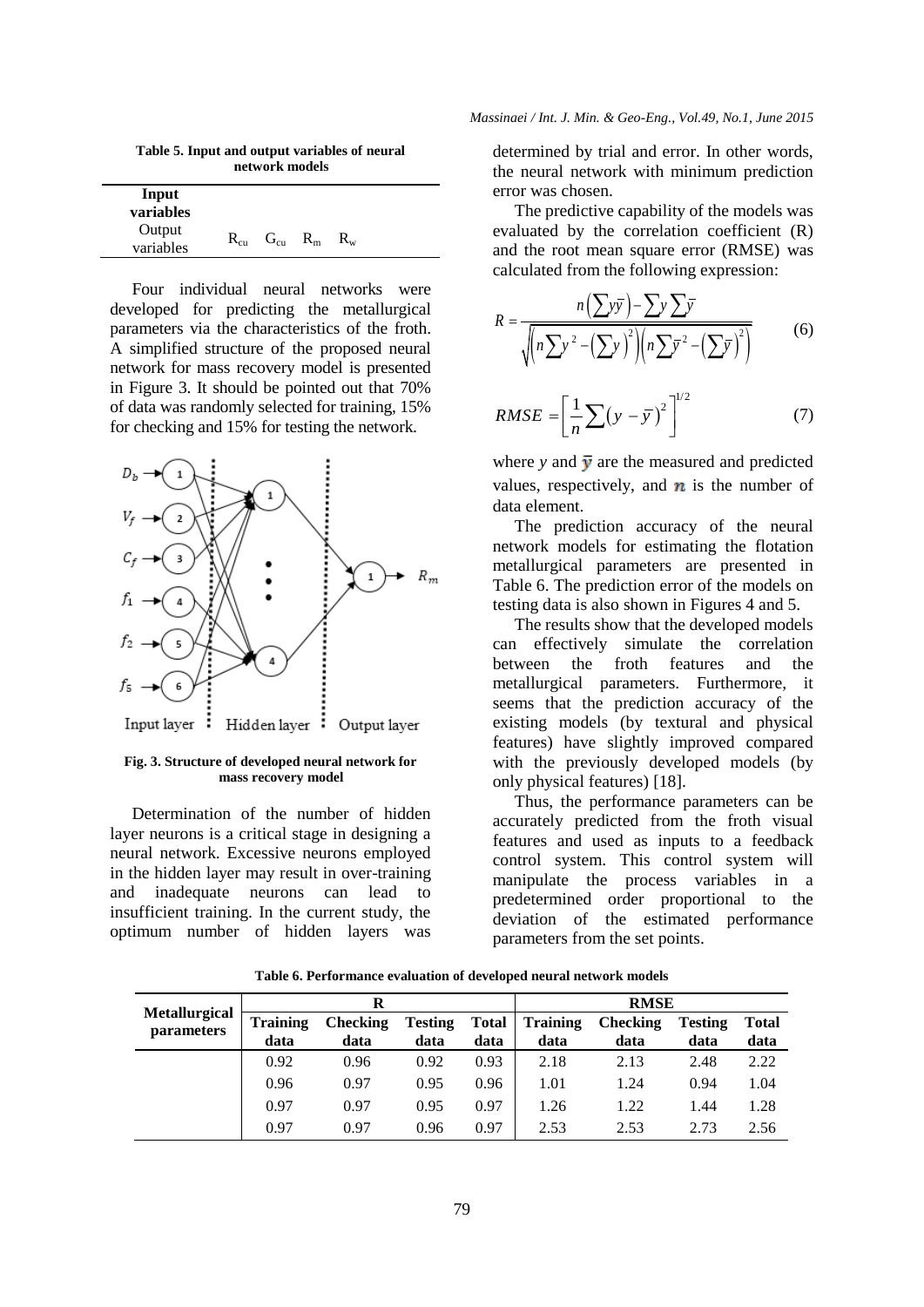*Massinaei / Int. J. Min. & Geo-Eng., Vol.49, No.1, June 2015*



**Fig. 5. Prediction error of mass recovery (Rm) and water recovery (Rw) models (testing data)**

# **5. Conclusion**

In this research work a machine vision was developed to predict the metallurgical parameters of a batch flotation system from the textural and physical features extracted from the froth images. For that purpose, a laboratory flotation cell was operated at different process conditions and the froth surface was filmed. The captured images were

analyzed for extraction of textural and physical information. The correlation between the process performance and image data was successfully modeled by the neural networks. It can be concluded that combination of textural and physical characteristics extracted from the froth images will provide more accurate predictions of the flotation performance at different conditions.